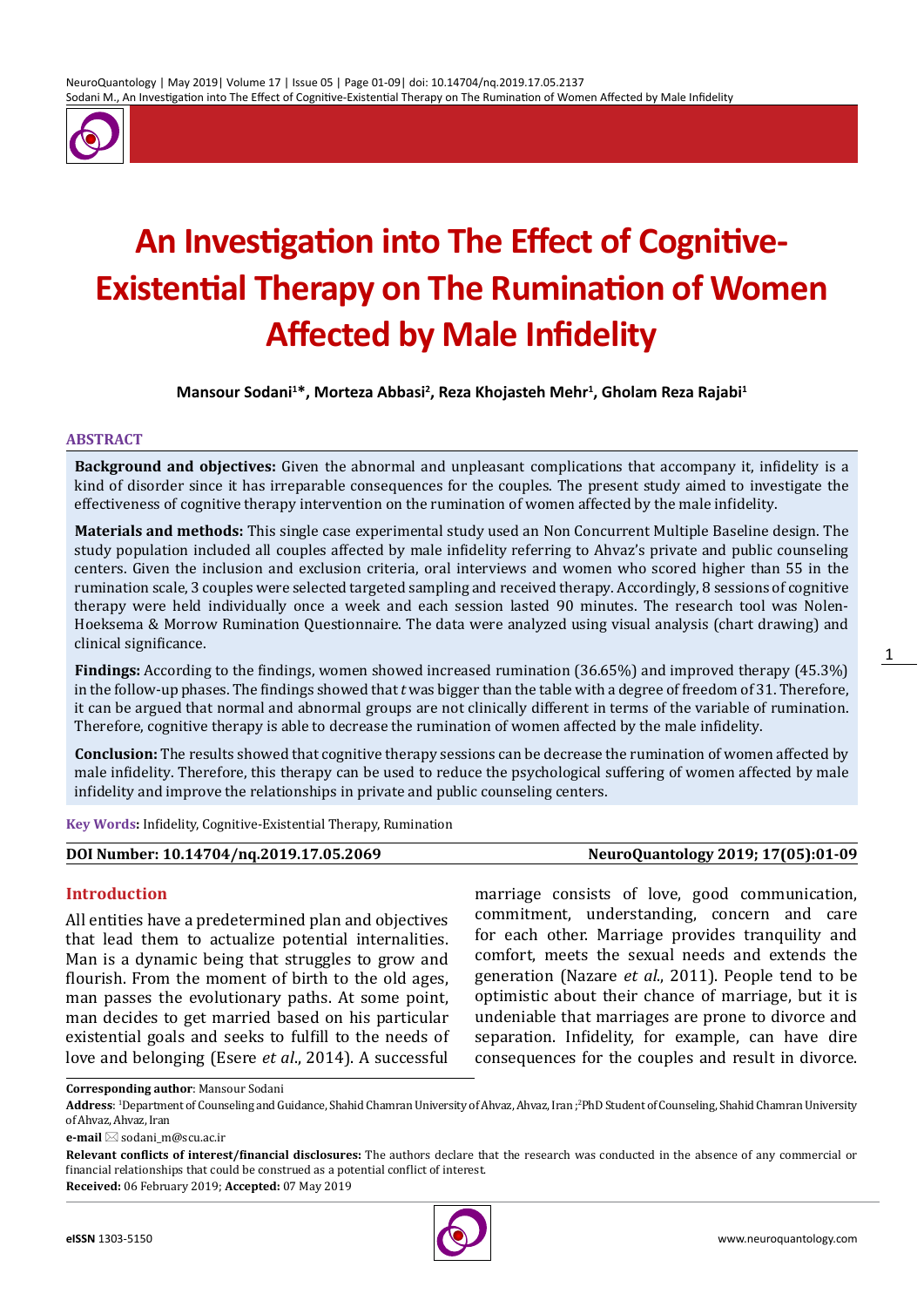People who are affected by infidelity experience severe emotions such as anger, embarrassment, depression, low spiritedness, the feeling of being victimized and the like (Brown, 2013). There are very different statistics on infidelity; it is estimated that between 21% and 70% of women and 26% to 75% of men in the United States have at least once had extramarital affair during marriage (Jeanfreau, 2009). In a broad study in 53 countries with about 1,700 participants, sexual experiences of individuals were examined. The results showed that 63% of married men and 45% of women had sex with a person other than their spouse (Knight, 2010). In another study, 15% and 70% of couples had extra-marital affairs (Hertlein *et al*., 2005). According to one of the most comprehensive studies in the United States, 21% of men and 11% of women have committed infidelity during their lives (Stefano and Oala, 2012). Moreover, about 40 % of people who have divorced in the United States reported that they had at least one extramarital affair during marriage (Baucom *et al*., 2009).

The disclosure of infidelity is associated with extreme emotional disturbances for the couples. One of the important consequences of infidelity for the wife is the extreme rumination about the event. Severe and uncontrollable rumination can disturb the daily function and concentration of the person (Brown, 2013). Rumination refers to the permanent obsession with a thought or subject. It is associated with conscious thoughts that are repeated without being dependent on environmental demands (Nolen-Hoeksema, 2000). Ruminating is a major attribute of cognitive-attention syndrome and one of the self-regulatory executive functions that is activated to reduce cognitive inconsistency in response to negative thoughts and sadness. In fact, it used to cope with depression and sadness (Barnhofer *et al*., 2009). Ruminating is an excessive focus on problems, negative life events, or symptoms of depression, that serves to maintain depressive episodes. Ruminating can prolong depression, and can make future depressive episodes more likely. Although people who ruminate often do so with the belief that they are solving a problem, the reality is they are ensuring their mood remains low by not participating in rewarding activities. If rumination is not actively targeted in treatment, significant research has shown it will result slower symptom reduction during treatment.

Nolen-Hoeksema introduced four mechanisms by rumination which prolong the depression. First,

rumination enhances the effects of depression on cognitive distortions and enhances a negative assessment of the current situation (based on memories activated by depression). Second, the rumination interferes with effective problem-solving by increasing the pessimism and fatalistic thoughts. Third, rumination disrupts constructive behavior. Eventually, those who ruminate constantly lose social support, exacerbating the depression. The consequences of rumination are likely to worsen the symptoms of depression and result in acute depression. In addition, these consequences may prolong the depression (Nolen-Hoeksema *et al*., 2008).

Experts use Emotional Focused Therapy (E.F.T), Forgiveness Therapy, Cognitive-Behavioral Therapy, Traumatic Model, Ritual Model, Insightbased Model, (Peluso, 2007) Acceptance and Commitment Therapy (ACT) (Honar Parvaran, 2014), Integrative Couple Therapy (Karimi, Sodani, Mehrabizade and Neisi, 2013), Cognitive Processing Therapy (CPT) (Bashar Pour, 2012) for the therapy of male infidelity. Given the psychological therapys for infidelity, both the person affected by the infidelity and the person who has committed the infidelity can be treated. Therefore, the researchers used Cognitive-Existential Therapy to reduce the consequences of infidelity. Cognitive-Existential Therapy is one of the interventions that is designed according to the specific needs of patients who are at risk of losing their lives or suffering from other consequences (Kissane, 2009). It seems that this intervention method provides the necessary components to help reduce the syndrome resulting from the male infidelity. Cognitive-Behavioral Therapy is an integrated approach which is used to reduce psychological problems in many chronic patients. Therefore, the impact of the closure of infidelity is the same as chronic diseases such as cancer, MS and AIDS and causes morbidity, loss of meaning, rumination and distrust, this approach is used to reduce the consequences of infidelity in women. Kissane designed Cognitive-Behavioral Therapy to take advantage of the benefits of incorporating aspects of Beck's cognitive psychotherapy theory and Yalom's existential psychotherapy. In this method, the patient has the opportunity to express his/her feeling with the present anxieties and admit them while using the cognitive strategies, i.e., identifying, changing and correcting the various cognitive errors that result in keeping certain behaviors intact.



 $\mathcal{P}$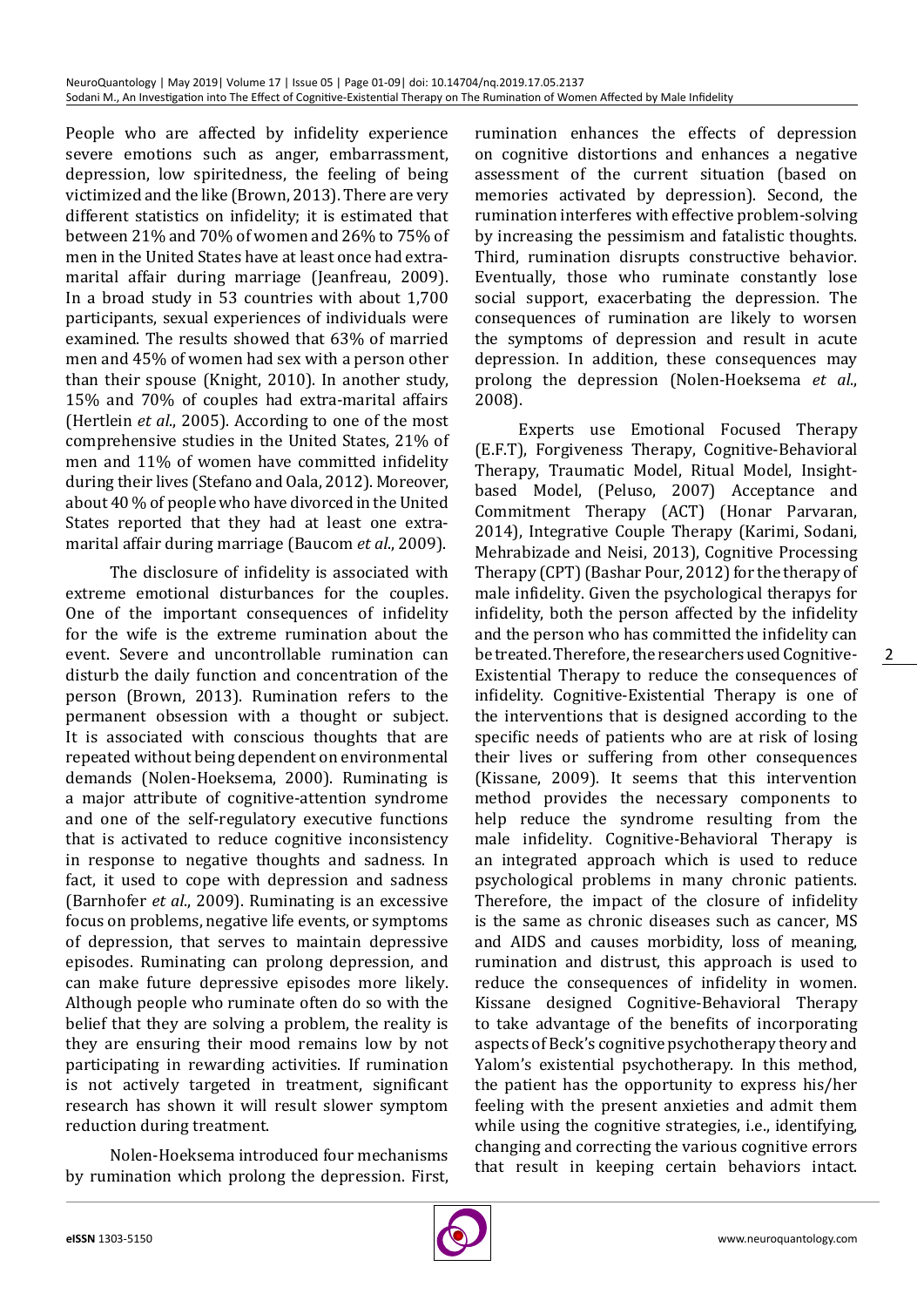Using group counseling techniques, Researchers investigated its effectiveness on reducing depression and increasing the hope in patients with cancer (Kissane *et al*., 1997). Kissane believed that in individuals, who are involved in chronic disease, the meaning and hope will diminish over time and the feeling of depression is intensified. Therefore, existential therapies with a combination of cognitive strategies are the most suitable therapy methods for reducing depression and raising hope among this group of patients (Bahmani *et al*., 2016). Therefore, it was expected that the cognitive components of intervention in this research result in decreasing the distortive cognitive components of thoughts such as empathy and loneliness of the patients as was shown by the increase in hope that was observed in the results of this study (Kissane and Clark, 2002). Due to the lack of data regarding the interventions that have been introduced for increasing the hope in hemodialysis patients, no definite research result is available in the literature. (Murata and Morita, 2006). Depressive rumination is "the process of thinking overwhelmingly about one's feelings and problems". It is possible that a thought may originate as an unwanted intrusive thought; however, the process of attending to this thought repeatedly is what is defined as rumination. Rumination is predictive of the onset of depressive symptoms even after controlling for other negative cognitive styles. The link between rumination and depression has been noted in physically healthy populations. Within the realm of cancer, rumination on intrusive negative thoughts about cancer has been associated with greater distress.

Research suggests the impact of Cognitive-Existential Therapy on increasing hope and reducing depression in women (Bahmani *et al*., 2016). Moreover, this approach can reduce the symptoms of morbidity in women (Farmani-Shahreza *et al*., 2016), improve the relationships, help better understand oneself and investigate the quality of life of married couples (Mumurdere and Saks, 2006). Bahmani *et al*., (2016) showed significant effects of Cognitive-Existential Therapy on increasing hope, trust, and reducing depression and rumination in women. Mumurdere and Saks (2006) also found existential approaches can significantly improve relationships and mutual trust and give a better understanding of oneself and the quality of life of married couples. Given the complex nature of infidelity, its devastating consequences, marital conflicts and the physical and

psychological health of couples, children and society, the researchers aimed to investigated the effect of Cognitive-Existential Therapy on the rumination of women affected by infidelity, hoping to reveal the effects of this therapy on reducing the emotional and psychological consequences of infidelity.

## **Research Design**

In this research, a single-case experimental design was used. This design has different types (AB, ABAB, multiple baseline and Non Concurrent Multiple Baseline Designs) (Sodani *et al*., 2017). The effects of intervention on the participants are investigated by comparing the different conditions presented to the participants. The performance of the participants in the pre-intervention or baseline phase is used to predict the future behavior of the participants. The population of the present study includes all couples affected by male infidelity refering to the private and public consulting centers of Ahvaz (2018). Given the inclusion and exclusion criteria, oral interviews and women who scored higher than 55 in the rumination scale, 3 couples were selected targeted sampling and received therapy. Accordingly, 8 sessions of cognitive therapy were held individually once a week and each session lasted 90 minutes. The research tool was Nolen-Hoeksema & Morrow Rumination Questionnaire.The inclusion criteria were: women with a diploma, age range of 45-20 years, two years of marital relationship, having enough motivation to improve the condition, not participating simultaneously in counseling and psychotherapy sessions and no addiction. While the exclusion criteria were: a particular physical illness, attending simultaneous psychotherapy sessions and being on the verge of divorce. The rumination questionnaire is developed by Nolen-Hoeksema & Morrow (Bagherinejad, Salehi and Tabatabaei, 2010) and evaluates four different types of reaction to negative mood. The rumination response questionnaire consists of 22 items. The respondents are asked to grade each scale from 1 (never) to 4 (always). Cronbach's alpha coefficient ranges from 0.88 to 0.92. This questionnaire was translated and verified by Bagherinejad, Salehi and Tabatabaei (2010). The relationship between the scores of this questionnaire and the scores of depression and anxiety in a sample of Iranian students was 0.63. Cronbach's alpha coefficient was 0.88. In this study, the reliability of the rumination questionnaire was assessed by Cronbach's alpha test. The alpha coefficient for the overall score was 0.81.

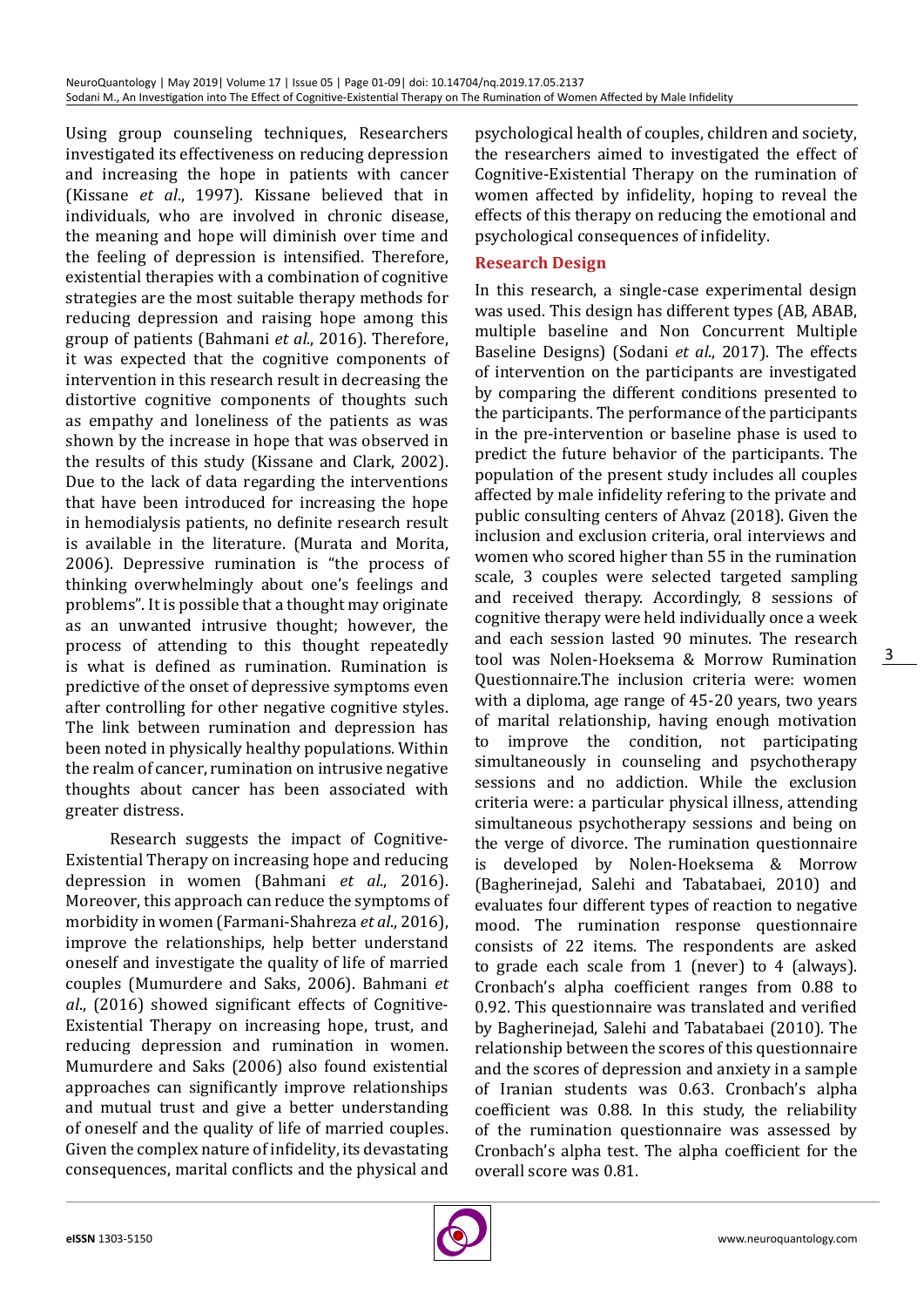The couples referring to Ahvaz's private and public counseling centers and volunteers participated in the research using oral interviews based on the inclusion and excusion criteria. In the next phase, three couples were selected and treated. Accordingly, 8 sessions of Cognitive-Existential Therapy were held individually once a week, each session lasting 90 minutes. During the first and second weeks (baseline), three couples completed the rumination questionnaire each week. Whie the other two were still in the baseline phase in the third week, the first couple received the therapy. In the second phase, the first couple received therapy and the second couple entered the intervention phase. In the third session, the first couple received therapy. Accordingly, in the 3rd, 6th and 8th sessions, the questionnaires were completed. At the end of therapy, all the participants participated in the follow-up sessions.

In the present study, visual analysis, clinical significance, Normative Comparison and Reliable Change Index were used to analyze the data (Table 1).

Table 1: Contents of Cognitive-Existential Therapy sessions (Kissane, 2009)

| Session 1 | Providing the couples with information about the general<br>objectives of the medical sessions; explaining the general<br>rules of the sessions, including the responsibility for the<br>therapy process, the scheduling of meetings; the agreement<br>on the location and time of the meetings.                                                                 |  |  |  |
|-----------|------------------------------------------------------------------------------------------------------------------------------------------------------------------------------------------------------------------------------------------------------------------------------------------------------------------------------------------------------------------|--|--|--|
| Second 2  | Asking the women to tell their stories about the male infidelity,<br>followed by emotional reactions, thoughts and behaviors<br>toward it; helping create a safe and dynamic environment.                                                                                                                                                                        |  |  |  |
|           | Providing a proper situation for couples to be in the present<br>time in order to express their opinions freely; facilitating<br>Session 3 the expression of beliefs about the infidelity; assessing the<br>causes of infidelity; recognizing cognitive errors in treating<br>the women.                                                                         |  |  |  |
|           | Paying attention to the existential anxieties during self-<br>disclosure; facilitating the process of self-disclosure and<br>Session 4 confronting the concepts of existential anxiety; correcting<br>existing cognitive distortions; facilitating the process of<br>grievance for damages inflicted on the marital relationship.                                |  |  |  |
| Session 5 | Giving the women information about the concept of the<br>loneliness and anxiety (the person feels that she will be<br>isolated after the infidelity); helping the women accept<br>loneliness as a genuine experience for increasing the desire<br>and motivation to establish a genuine relationship with<br>family members and the community.                   |  |  |  |
| Session 6 | Challenge with the concept of losing meaning in life;<br>challenge with ineffective meanings associated with marital<br>life and the feeling of hatred and discomfort; helping the<br>women to find meaning; helping the women to accept the<br>choice in order to give meaning to life experiences; helping<br>the women reassess priorities and decisions.     |  |  |  |
| Session 7 | Helping couples to face the consequences of not accepting<br>responsibility and ignoring the principle of freedom and<br>choice; Challenging the concept of suffering from the<br>consequences of infidelity; helping couples accept the<br>consequences of infidelity; helping couples search meaning<br>in life and getting rid of suffering and accepting it. |  |  |  |
|           | Summarizing the issues raised; receiving feedback;<br>Session 8 examining the impact of interventions and cognitive<br>distortions; helping to build a new identity.                                                                                                                                                                                             |  |  |  |

Table 2. The effectiveness of Cognitive-Existential Therapy on rumination.

|                                  | $1st$ couple             | 2 <sup>nd</sup> couple   | 3rd couple |  |  |
|----------------------------------|--------------------------|--------------------------|------------|--|--|
| $1st$ baseline                   | 76                       | 71                       | 63         |  |  |
| 2 <sup>nd</sup> baseline         | 75                       | 72                       | 64         |  |  |
| 3 <sup>rd</sup> baseline         | 77                       | 72                       | 65         |  |  |
| 4 <sup>th</sup> baseline         | 75                       | 70                       | 64         |  |  |
| 5 <sup>th</sup> baseline         | $\overline{\phantom{0}}$ | 72                       | 66         |  |  |
| 6 <sup>th</sup> baseline         | $\overline{\phantom{0}}$ | $\overline{\phantom{a}}$ | 65         |  |  |
| Mean baseline                    | 75.75                    | 71.4                     | 64.5       |  |  |
| Therapy                          |                          |                          |            |  |  |
| Session 3                        | 57                       | 51                       | 48         |  |  |
| Session 6                        | 47                       | 44                       | 41         |  |  |
| Session 8                        | 40                       | 38                       | 36         |  |  |
| Mean therapy                     | 48                       | 44.3                     | 41.67      |  |  |
| Reliable Change Index            | 4.21                     | 4.11                     | 3.46       |  |  |
| Post-therapy rumination recovery | 36.63%                   | 37.95%                   | 35.39%     |  |  |
| Post-therapy recovery            | 36.65                    |                          |            |  |  |
| Follow-up                        |                          |                          |            |  |  |
| 1 <sup>st</sup> follow-up        | 42                       | 38                       | 38         |  |  |
| 2 <sup>nd</sup> follow-up        | 40                       | 36                       | 37         |  |  |
| Mean follow-up                   | 41                       | 37                       | 37.5       |  |  |
| Reliable Change Index            | 5.28                     | 5.22                     | 4.1        |  |  |
| Post-follow-up recovery          | 45.87%                   | 48.17%                   | 41.86%     |  |  |
| Post-follow-up recovery          | 45.3                     |                          |            |  |  |

# **Findings**

According to Table 2, the mean rumination in the baseline phase for the first, second and third couple is 75.75, 4.71 and 5.64, respectively. Meanwhile, the mean therapy for the first, second and third couple is 48, 3.44, and 67.41 respectively. In the follow-up phase, the first, second and third couple obtained a mean score of 41, 37, and 5.37, respectively. The rumination decreased up to 63.63 and 45.87, 37.95 and 48.17, 39.35 and 41.86 for the first, second and third couple, respectively. The highest change was related to the second couple, while the third couple experienced the lowest change. The Reliable Change Index in the therapy phase for the first, second and third couple is 4.21, 4.11 and 3.4 respectively  $(Z =$ 1.96). The first, second and third couple obtained 28.5, 2, 22.5 and 1.4 respectively for the above index in the follow-up phase, (p>0.5). Therefore, the findings indicate that Cognitive-Existential Therapy can reduce the rumination of all three couples.

According to Fig. 1, the mean rumination scores of all three couples in the therapy phase decreased compared to the baseline phase. In addition, considering the history of Cognitive-Existential Therapy, as shown in the Figure (red arrows), it was anticipated that the changes would be in the negative direction for all three couples. The normative comparison formula was used to

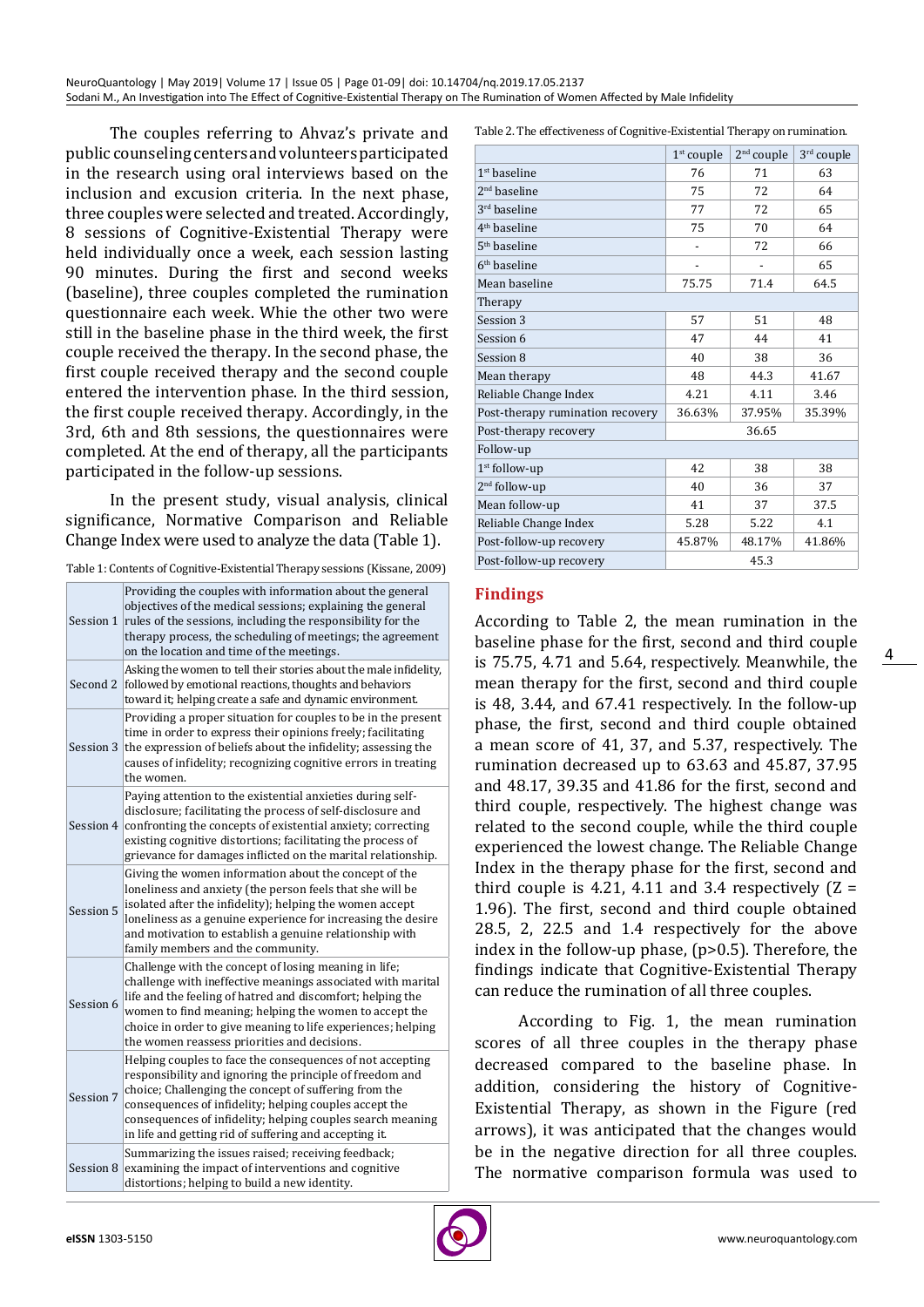

Figure 1. Change in women's score for rumination in the baseline, therapy and follow-up phases

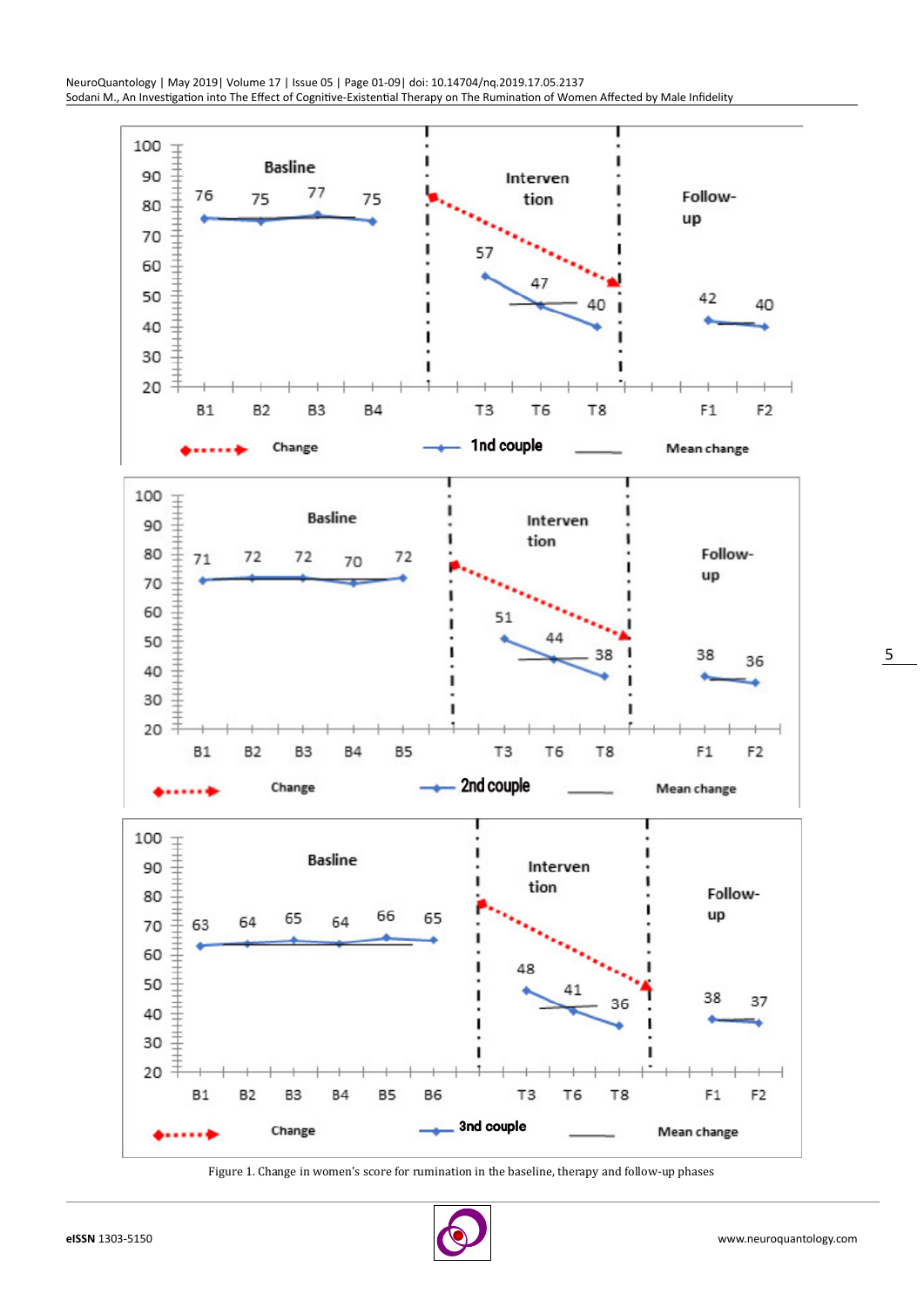analyze the data. This formula was also used to examine the differences between the normal and abnormal couples. The mean (standard deviation) of the normal and abnormal couples was 31.42 (63.9), 65.64 (18.3), respectively. the number of couples in the normal and abnormal groups was 30 and 3, respectively. Finally, the degree of freedom was df =

$$
n_{1} + n_{2} \cdot 2 = 31. c.E'(df) = \left(\frac{M_{N} - M_{C} - \delta_{1}}{SE_{N-C}}\right)
$$
  
\n
$$
SE_{N-C} = \left\{\left[\frac{(n_{N} - 1)SD^{2}{}_{N} + (n_{C} - 1)SD^{2}{}_{C}}{n_{N} + n_{C} - 2}\right]\left[\frac{1}{n_{N}} + \frac{1}{n_{C}}\right]\right\}^{\frac{1}{2}}
$$
  
\n
$$
SE_{N-C} = \left\{\left[\frac{(30 - 1)(9.63)^{2} + (3 - 1)(3.18)^{2}}{30 + 3 - 2}\right]\left[\frac{1}{30} + \frac{1}{3}\right]\right\}^{\frac{1}{2}}
$$
  
\n
$$
t_{(31)} = \frac{42.31 - 44.65 - (+9.63)}{5.6}
$$
  
\n
$$
t_{(31)} = -2.14 > t
$$

The result showed that the *t* was bigger than the table with a degree of freedom of 31. Therefore, it can be argued that the two groups are not clinically different in terms of rumination (the difference between the two groups is within the normal range).

$$
\text{-trad}\, t_{(df)} = \left(\frac{M_N - M_C}{SE_{N-C}}\right)
$$
\n
$$
t_{(31)} = \frac{42.31 - 44.65}{5.6} = -0.42
$$

 $t_{(31)} = -0.42 < t$  The results also test showed that there was no significant difference between normal and abnormal couples in terms of rumination. Moreover, Cognitive-Existential Therapy turned out to be a very effective method (null hypothesis: The mean of treated and normal group is identical).

According to the findings (Table 3), it can be argued that the abnormal couples are not clinically and statistically different from the normal couples in terms of rumination, since the mean of the two groups is in the the same curve on the spectrum. Kendall, Flanry, Sherad, and Ford (Rajabi *et al*., 2015) believe that number two is the best choice because it can be predicted that the group receiving therapy has returned to the normal range.

According to the Fig. 2, Cognitive-Existential Therapy could assign the couples to the normal range after therapy or intervention. In other words, this therapy reduces the rumination of the couples participating in the study..

Table3. Classification of the results of using statistical and clinical tests.



Figure 2. Cognitive-Existential Therapy Before and After the therapy

### **Discussion and Conclusion**

The present study aimed to investigate the effectiveness of Cognitive-Existential Therapy on the rumination of women affected by wife's male infidelity. Findings showed that the mean rumination decreased for all women in the therapy phase, compared to the baseline phase. According to the results, couples witnessed a total decrease of 65.86% in rumination at the end of the therapy, and the decrease continued until the end of the follow-up phase (3.45%). According to the Figures, changes in therapy sessions had a downward trend. Normative comparison showed that women in the abnormal group were able to function in a similar way to normal women in terms of rumination. In addition, there was no significant difference between the two groups after the therapy. However, after the end of therapy, the mean of the normal group (31.42) is still lower than that of the treated couples (65.44), but there is no significant difference between the two groups.

Therefore, this finding affirms that the therapy is an effective method and is in good agreement with that of Bahmani *et al*., (2016) about the effectiveness of group cognitive-existential therapy on increasing hope and reducing depression in women; Cooper *et al*., (2015) about the cognitive-existential couple therapy (CECT) in men with cancer; (Eskandari *et al*., 2013) about the effectiveness of group cognitiveexistential therapy on the parents of children with cancer; Cooper *et al*., (2011) entitled the effectiveness of cognitive-existential couple therapy (CECT); Kissane *et al*., (2003) about the cognitive existential psychotherapy for chronic patients; Shahreza *et al*., (2016) about the effectiveness of cognitive-

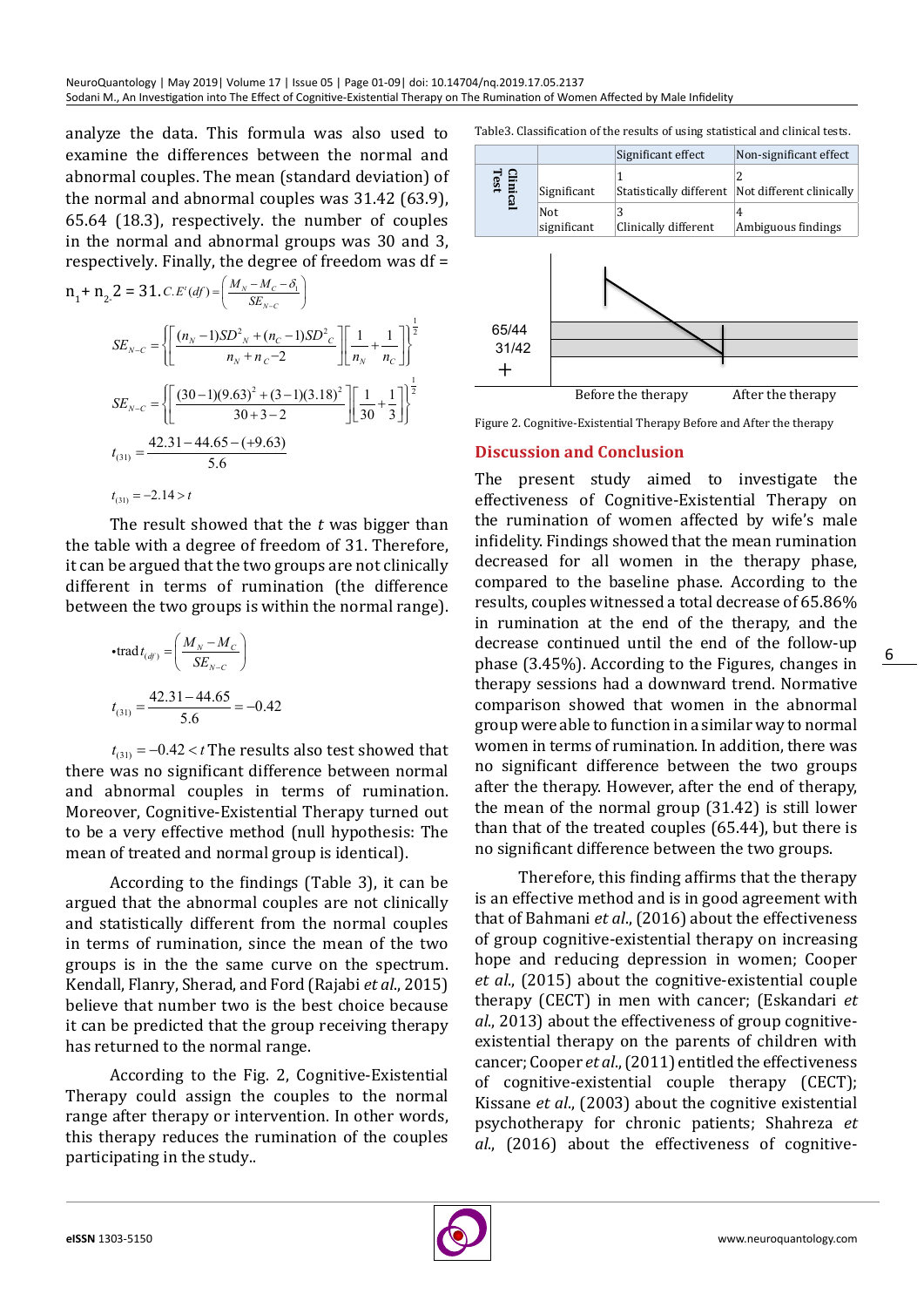existential therapy on the demoralization syndrome of women with immunodeficiency virus; Sedaghat *et al*., (2016) about the comparison of rumination in students with and without love trauma syndrome; Qamari and Hosseini (2014) about the effectiveness of cognitive-existential therapy on the infidelity of people with MS.

Given the effectiveness of Cognitive-Existential Therapy on rumination, one must consider the fact that this therapy was based on listening to the stories of women affected by male infidelity in order to help them confront with the situation (Eslami *et al*., 2014). The couples spoke about their stories and how they found out about male infidelity. They were helped to easily express their opinions and accept the responsibilities. These sessions focused on the themes of existential anxiety. This therapy helped women confront with suffering, failure, loneliness and facilitation of grievance, and then discover a new meaning during the intervention sessions (Eskandari *et al*., 2013). During cognitive-existential sessions, women are asked to tell their stories about how they found out about male infidelity, followed by emotional and behavioral responses to the phenomenon. By providing a safe and dynamic environment for the couples during the meetings, the couple will feel free in expressing their ideas and comments. Obviously, these meetings can help the couples get an emotional relief and be ready to deal with cognitive distortions and irrational beliefs.

Beck's cognitive model emphasizes the pivotal role of thinking in the continuation of depression, anxiety and aggression. Cognitive bias causes more damage to the women affected by the male infidelity. Cognitive bias leads to a negative, personal, and exaggerated interpretation of these problems. These thoughts can be manifested as specific distortions such as mind reading, personalization, labeling, negative prediction and bipolar thoughts (Hamidpour and Andouz, 2015). It is clear that Cognitive-Existential Therapy can help heal the disturbing thoughts, especially rumination. In this process, by recognizing the cognitive distortions and mistakes regarding her husband's infidelity, the affected wife can somehow get rid of annoying rumination. By teaching different skills, including identifying inefficient thoughts and distorted beliefs through confrontation and intellectual challenges during the sessions, Cognitive-Existential Therapy focuses on current activities. The therapists help and guide the participants to control rumination about problems or negative things that

distract attention. Cognitive-Existential Therapy was improved the mental dimensions in women affected by male infidelity and reduced the rumination. The women could scrutinize their problems from different angles. In this therapy, the women learn to better understand roles, tasks, expectations, goals and improve their communication, emotional, cognitive and social skills. By addressing at the issues realistically and positively, they could increase their tolerance and flexibility against the crisis.

Cognitive-Existential Therapy helps the individuals cope with existential themes such as meaning, loneliness, freedom, responsibility, dignity, anxiety and fears of losing meaning and control over conditions, fear of losing important things and emotions such as sin, negligence, injustice in destiny, existential issues, meaninglessness, and so on (Habib, 2017). By helping to create a new meaning about the male infidelity through existentialist techniques, existential therapy helps women accept the crisis as an unpredictable reality (Aghajani *et al*., 2018). The following procedures can help reduce the rumination in women affected by the male infidelity: challenging the concept of losing meaning in life; challenging the ineffective meanings associated with marital life and the feeling of hatred and discomfort; helping the women to find meaning free of cognitive distortions; helping to accept the choice; and helping to re-evaluate life's priorities and decisions.

Helping the women to explain the existential meaning of loneliness may reduce their anxiety and rumination. We are born into the world on our own and we get out of it on our own and we should constantly resolve the tension between wishing to communicate with others and our loneliness. Yalom believes that no marital relationship is capable of addressing one's loneliness. We are all alone in the world, but we can share our loneliness, just as love compensates for the pain of loneliness. To elaborate on the fact that one is totally responsible for his/her life, one has to face loneliness. By helping women to analyze loneliness differently, existential therapy can reduce existential anxiety and help admit loneliness as a genuine experience.

According to existentialism, there is a fundamental emotional suffering with an unpleasant and hateful nature. This suffering emerges when a person loses something or is about to lose Jean-Paul Sartre believes that people live in suffering, not because the life is painful, but because people are "condemned to freedom." Existentialism focuses on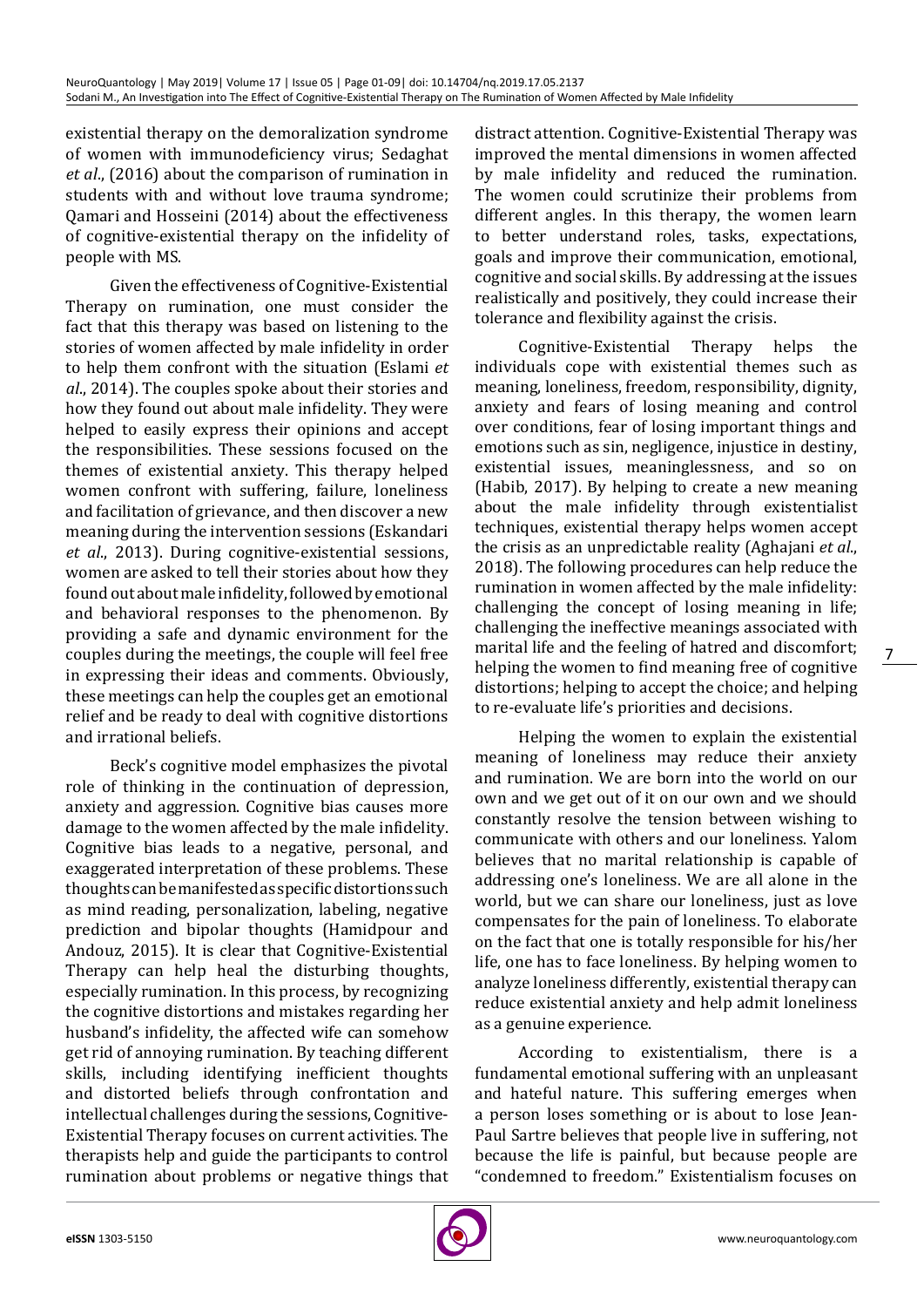[ontology](https://www.britannica.com/topic/ontology-metaphysics), on some doctrine of the general meaning of Being, which can be approached in any of a number of ways: through the analysis of the temporal structure of existence; through the etymologies of the most common words—on the supposition that in ordinary language Being itself is disclosed, at least partly (and thus is also hidden); through the rational clarification of existence by which it is possible to catch a glimpse, through ciphers or symbols, of the Being of the world, of the [soul](https://www.britannica.com/topic/soul-religion-and-philosophy), and of God; through [existential](https://www.merriam-webster.com/dictionary/existential) [psychoanalysis](https://www.britannica.com/science/psychoanalysis) that makes conscious the fundamental "project" in which existence consists; or, finally, through the analysis of the fundamental [modality](https://www.merriam-webster.com/dictionary/modality) to which all the aspects of existence conform—i.e., through the analysis of possibility. Sartre argues that humans are born without their own choice. They gradually become aware of themselves as human beings and have to constantly makes choices throughout their lives. Obviously, not all choices are free of pain and suffering. Existential therapy helps discover the meaning of life and improve anger, hatred, depression, anxiety. More importantly, it reduces the rumination associated with unfair suffering (Habib, 2017). The methods that existentialists employ in their interpretations have a presupposition in common: the immediacy of the relationship between the interpreter and the interpreted, between the interrogator and the interrogated, between the problem of being and Being itself. The two terms coincide in existence: the person who poses the question "What is Being?" cannot but pose it to himself and cannot respond without starting from his own being. It should be noted that what makes people mentally vulnerable to depression is: a) easy access to negative thoughts, memories and attitudes; (b) ruminating about negative thoughts, memories and feelings. People may have the ability to avoid sadness, but the person affected by infidelity experiences destructive changes in the patterns of thought (Nolen-Hoeksema and Harrell, 2002). Sometimes people attempt to avoid rumination, the result of which is the continuation of anger, grief, anxiety and meaninglessness. However, Cognitive-Existential Therapy challenges the useless thoughts through coherent therapeutic sessions. The present study was carried out on the 20-45 year-old women who were affected by the male infidelity. The participants had no specific mental and personality disorder, and had at least a diploma. One needs to be catious when generalizing the findings of this study to other areas. It was not possible to use random sampling because of limited inclusion criteria for selecting the couples affected by infidelity. It is suggested that the present study be conducted in different societies with different culture and socioeconomic status in order to compare the results. According to the findings, Cognitive-Existential Therapy could improve improve rumination to a great extent. Therefore, it is recommended workshops and training courses on cognitive therapy be held in private and public counseling centers, universities, , family courts, clinics and health centers to reduce the harm caused by infidelity.

#### **Acknowledgements**

This paper was written by a Ph.D. Student in Shahid Chamran University of Ahvaz. We need to express our sincere gratitude to all the couples participating in the Cognitive-Existential Therapy sessions. This study was not funded by any specific people or organizations.

#### **References**

- Aghajani MJ, Akbari B, Khalatbari J, Sadighi A. Effectiveness of Group Logo therapy on Symptoms of love Trauma and Emotion Cognitive Regulation of the Girls suffering from Emotional Failure. Armaghane-danesh 2018; 23(4): 413-427.
- Bagherinejad M, Salehi FG, Tabatabaei M. Relation between rumination and depression in a sample of Iranian students. Educational and psychology studies 2010; 11(1): 21-38 (Article in Persian)
- Bahmani B, Motamed Najjar M, Sayyah M, Shafi-Abadi A, Haddad Kashani H. Effectiveness of cognitive-existential group therapy on increasing hope and decreasing depression in women-treated with hemodialysis. Global Journal of Health Science 2016; 8(6): 219-225.
- Barnhofer T, Crane C, Hargus E, Amarasinghe M, Winder R, Williams M. Mindfulness-based cognitive therapy as a treatment for chronic depression: A preliminary study. Behavior Research and Therapy 2009; 4: 366–373.
- Bashar Pour S. Effectiveness of cognitive proses therapy on improvement of post-traumatic symptom, quality of life, selfsteam and marital satisfaction of women affected by marital infidelity. Family counseling and psychotherapy 2012; 2(2): 193-208 (Article in Persian).
- Baucom DH, Snyder DK, Gordon KC. Helping couples get past the affair: a clinician's guide, New York: Guilford Press 2009; pp: 111-112.
- Brown EM. Patterns of infidelity and their treatment. New York: Taylor & Francis Group, Brunner Rutledge 2013; pp: 221- 222.
- [Collins AL,](https://www.ncbi.nlm.nih.gov/pubmed/?term=Collins AL%5BAuthor%5D&cauthor=true&cauthor_uid=21990204) [Love AW](https://www.ncbi.nlm.nih.gov/pubmed/?term=Love AW%5BAuthor%5D&cauthor=true&cauthor_uid=21990204), [Bloch S](https://www.ncbi.nlm.nih.gov/pubmed/?term=Bloch S%5BAuthor%5D&cauthor=true&cauthor_uid=21990204), [Street AF,](https://www.ncbi.nlm.nih.gov/pubmed/?term=Street AF%5BAuthor%5D&cauthor=true&cauthor_uid=21990204) [Duchesne GM,](https://www.ncbi.nlm.nih.gov/pubmed/?term=Duchesne GM%5BAuthor%5D&cauthor=true&cauthor_uid=21990204) [Dunai J,](https://www.ncbi.nlm.nih.gov/pubmed/?term=Dunai J%5BAuthor%5D&cauthor=true&cauthor_uid=21990204) [Cooper JW](https://www.ncbi.nlm.nih.gov/pubmed/?term=Couper JW%5BAuthor%5D&cauthor=true&cauthor_uid=21990204). Cognitive Existential Couple Therapy for newly diagnosed prostate cancer patients and their partners: a descriptive pilot study. Psych oncology 2011; 22(2): 465- 469.